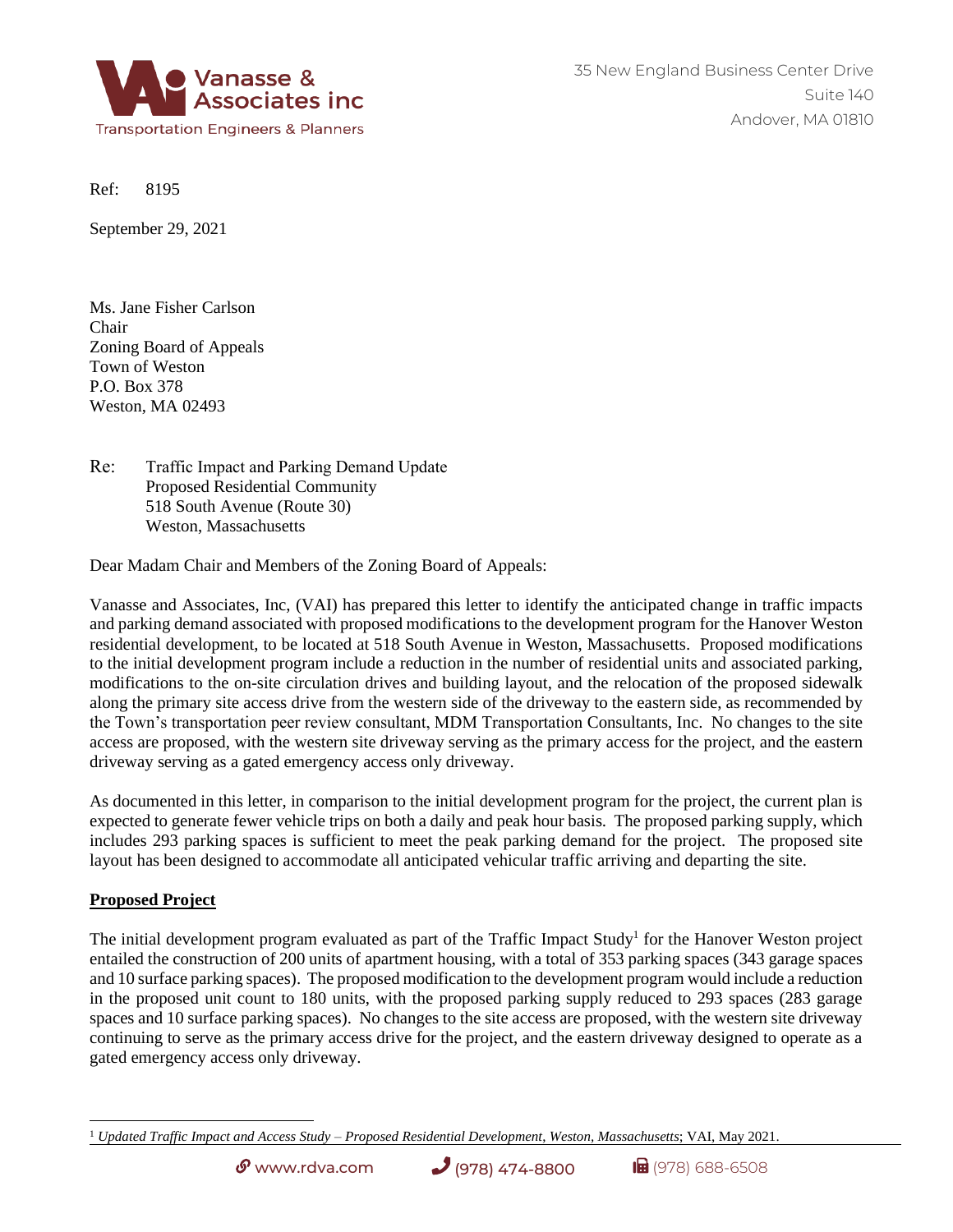Mr. David Hall September 29, 2021 Page 2 of 3

## **Trip Generation**

Consistent with the initial traffic study, trip generation calculations for the current development program were determined based on data published by the Institute of Transportation Engineers (ITE) for Land Use Code (LUC) 221 – *Multifamily Housing (Mid-Rise)*, the most appropriate category for the proposed redevelopment. The trip generation for the initial and current development project, based on ITE data, is summarized in Table 1.

### **Table 1 TRIP-GENERATION COMPARISON**

| Time Period/Direction             | Initial<br>Development<br>Program<br>$(200$ Units) <sup>a</sup> | Current<br>Development<br>Program<br>$(180$ Units) <sup>b</sup> | <b>Delta</b>    |
|-----------------------------------|-----------------------------------------------------------------|-----------------------------------------------------------------|-----------------|
| Average Weekday Traffic           | 1,088                                                           | 980                                                             | $-108$          |
| <b>Weekday Morning Peak Hour:</b> |                                                                 |                                                                 |                 |
| Entering                          | 19                                                              | 17                                                              | $-2$            |
| Exiting                           | <u>53</u>                                                       | <u>48</u>                                                       | $\frac{-5}{-7}$ |
| Total                             | 72                                                              | 65                                                              |                 |
| Weekday Evening Peak Hour:        |                                                                 |                                                                 |                 |
| Entering                          | 54                                                              | 48                                                              | -6              |
| Exiting                           | <u>34</u>                                                       | <u>31</u>                                                       | $\frac{-3}{-9}$ |
| Total                             | 88                                                              | 79                                                              |                 |

<sup>a</sup>Based on ITE for Land Use Code (LUC) 221 – Multifamily Housing (Mid-Rise) applied to 200 units. <sup>b</sup>Based on ITE for Land Use Code (LUC) 221 – Multifamily Housing (Mid-Rise) applied to 180 units.

As summarized in Table 1, based on the ITE data, the proposed reduction in residential units is projected to generate approximately 108 fewer vehicle trips (54 fewer entering and 54 fewer exiting) on an average weekday, with approximately 7 fewer vehicle trips (2 fewer entering and 5 fewer exiting) during the weekday morning peak hour and approximately 9 fewer vehicle trips (6 fewer entering and 3 fewer exiting) during the weekday evening peak hour.

As the current development program represents a reduction in traffic generation on both a daily and peak hour basis, the findings of the initial traffic study remain unchanged, that project-related traffic impacts are not expected to result in a notable impact to area traffic operations.

### **Parking Demand**

The current development program includes a total of 293 parking spaces, which results in a parking supply ratio of 1.63 spaces per unit. Based on a review of parking demand data published by the ITE for Land Use Code 221 – *Multi-Family Housing (Mid-Rise)*, the average peak parking demand on a weekday and Saturday amounts to 1.31 spaces per unit, and 1.22 spaces per unit, respectively. The proposed parking supply well exceeds the anticipated peak demand, and is sufficient to accommodate the peak demand for the project.

### **Site Circulation**

In order to ensure that the modified site layout can accommodate both emergency access vehicles, trash pickup and delivery vehicles, updated AutoTURN vehicle turning analyses were prepared and are provided as an